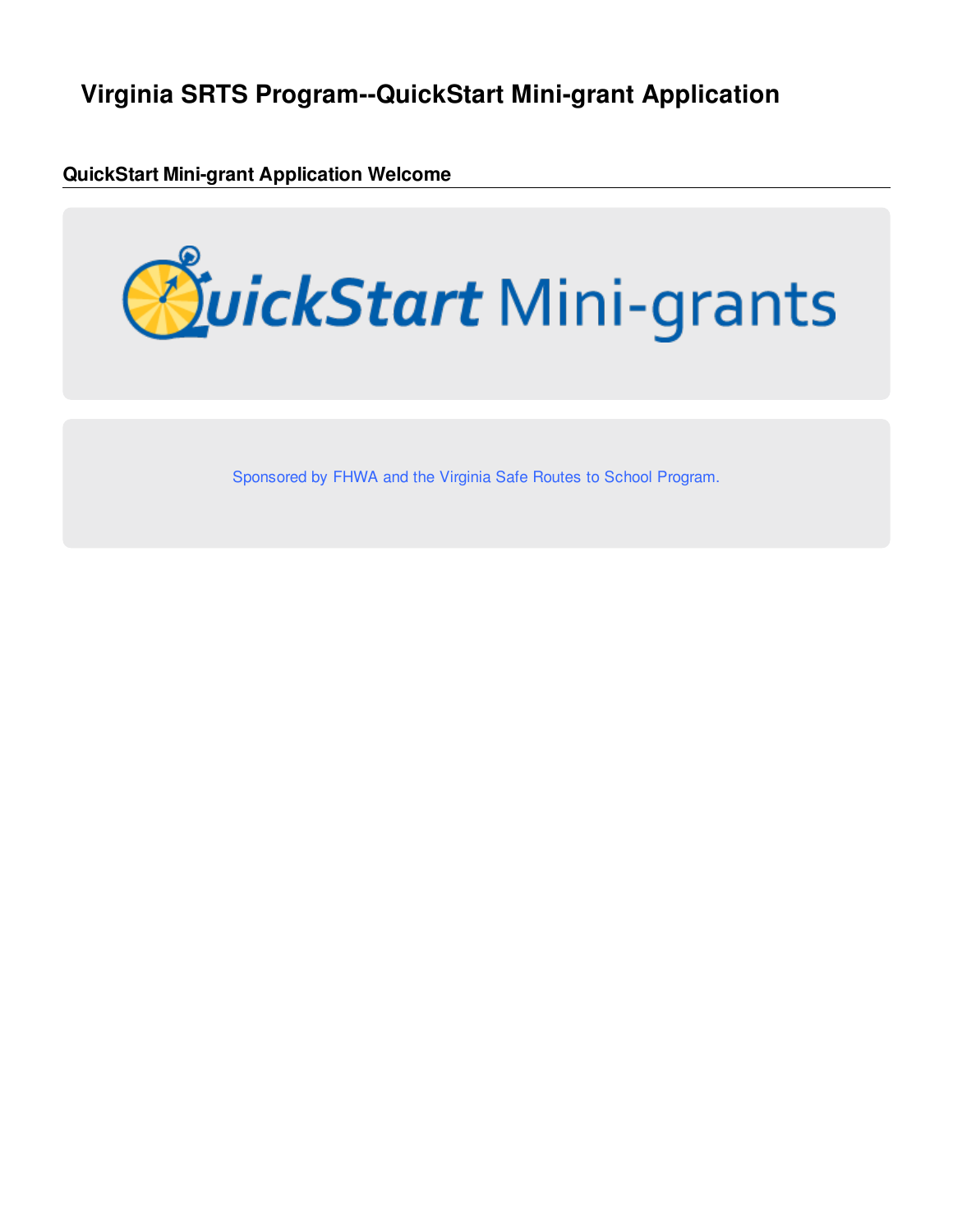#### **Welcome to the QuickStart Mini-grant application form!**

**If you would like to preview the grant application, please click here.** Any school/community is eligible for a QuickStart Mini-grant, but priority may be given to applications from communities that are starting SRTS programs or include Title 1 schools.

#### **Eligible applicants include:**

- Adult-supervised elementary or middle school groups or clubs;
- Adult-supervised high school groups/clubs that wish to partner with a nearby elementary or middle school;
- Faculty, staff, or parent volunteers at elementary or middle schools;
- Local governments;
- Tribal governments; and/or
- Community based or private non-profit organizations that will work with a school to improve safety and/or increase the number of children who safely walk or bicycle to school.

#### **Eligible activities include activities that:**

- Encourage safe walking, bicycling, and driving habits;
- Increase the number of students walking and bicycling to school; and/or
- Emphasize physical activity and health.

**Mini-grant activities should occur within 90 days of award.** Click here for additional information about eligible activities.

Schools may not benefit from more than one QuickStart Mini-grant per grant cycle. The fall grant cycle goes from August to October, and the spring grant cycle goes from February to April.

#### **You don't have to complete the application in one sitting.**

If you cannot complete the application in one sitting, or wish to forward it to a colleague to complete, please click "Save and Continue Application Later" at the top of the page and enter your email address or the email address of the colleague to whom you wish to forward the survey. SurveyGizmo will then send a message to the email address you provided with a link allowing whoever clicks it to resume the application where you left off. Once you click the "Submit" button at the end of the application, you will not be able to change your previously entered responses.

Have questions about QuickStart Mini-grants? Email info@virginiasrts.org or call 1-855-601-7787 (Toll Free).

#### **Contact Information**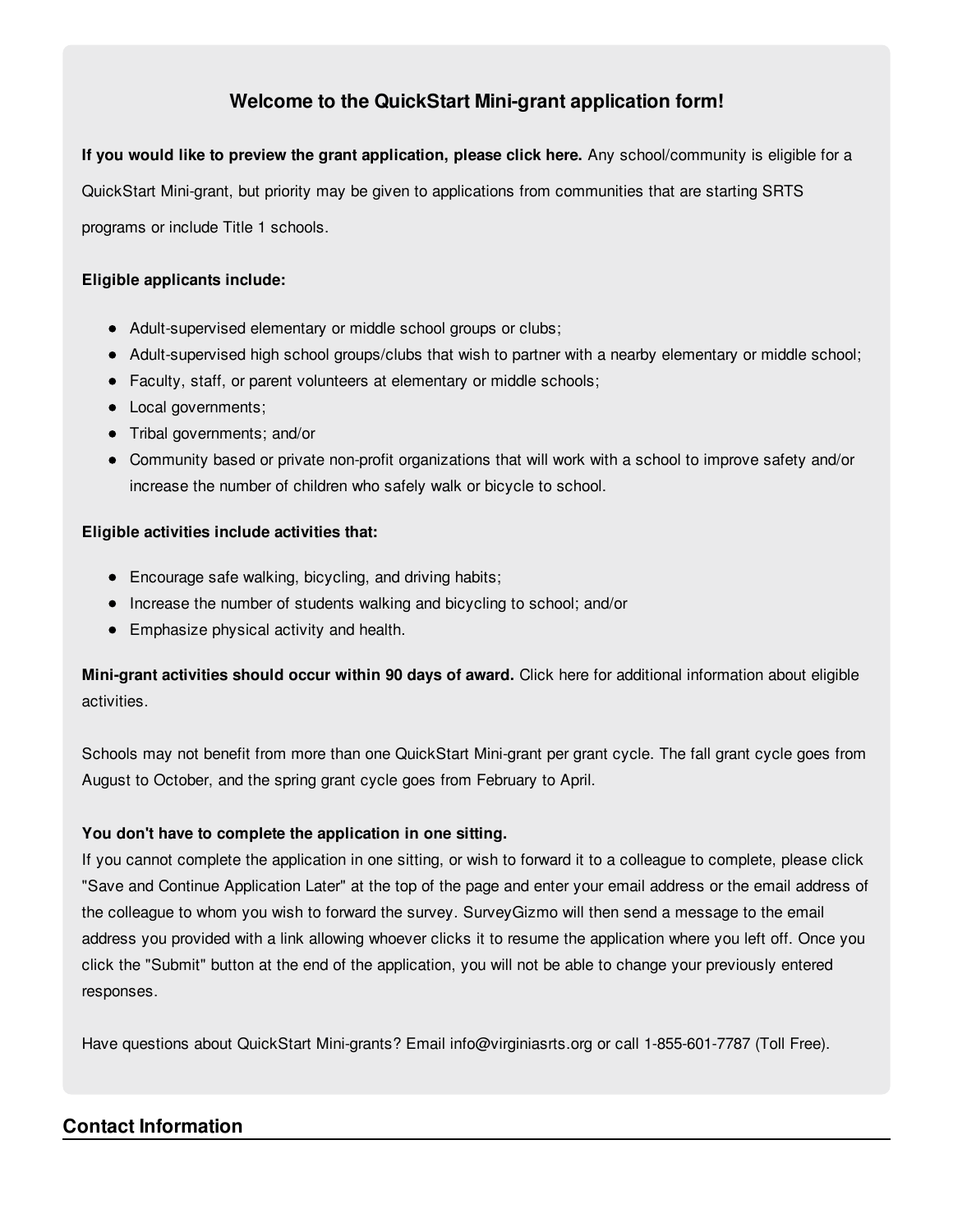# 1. Who is the primary contact person for this application? **\***

| First Name*      |       | Last Name* |  |
|------------------|-------|------------|--|
|                  |       |            |  |
|                  |       |            |  |
| Title            |       |            |  |
|                  |       |            |  |
|                  |       |            |  |
| Organization *   |       |            |  |
|                  |       |            |  |
| Street Address * |       |            |  |
|                  |       |            |  |
|                  |       |            |  |
| Apt/Suite/Office |       |            |  |
|                  |       |            |  |
|                  |       |            |  |
| $City *$         | Zip * |            |  |
|                  |       |            |  |
|                  |       |            |  |
| Email Address *  |       |            |  |
|                  |       |            |  |
|                  |       |            |  |
| Phone Number*    |       |            |  |
|                  |       |            |  |
|                  |       |            |  |
|                  |       |            |  |
|                  |       |            |  |

**Application Purpose**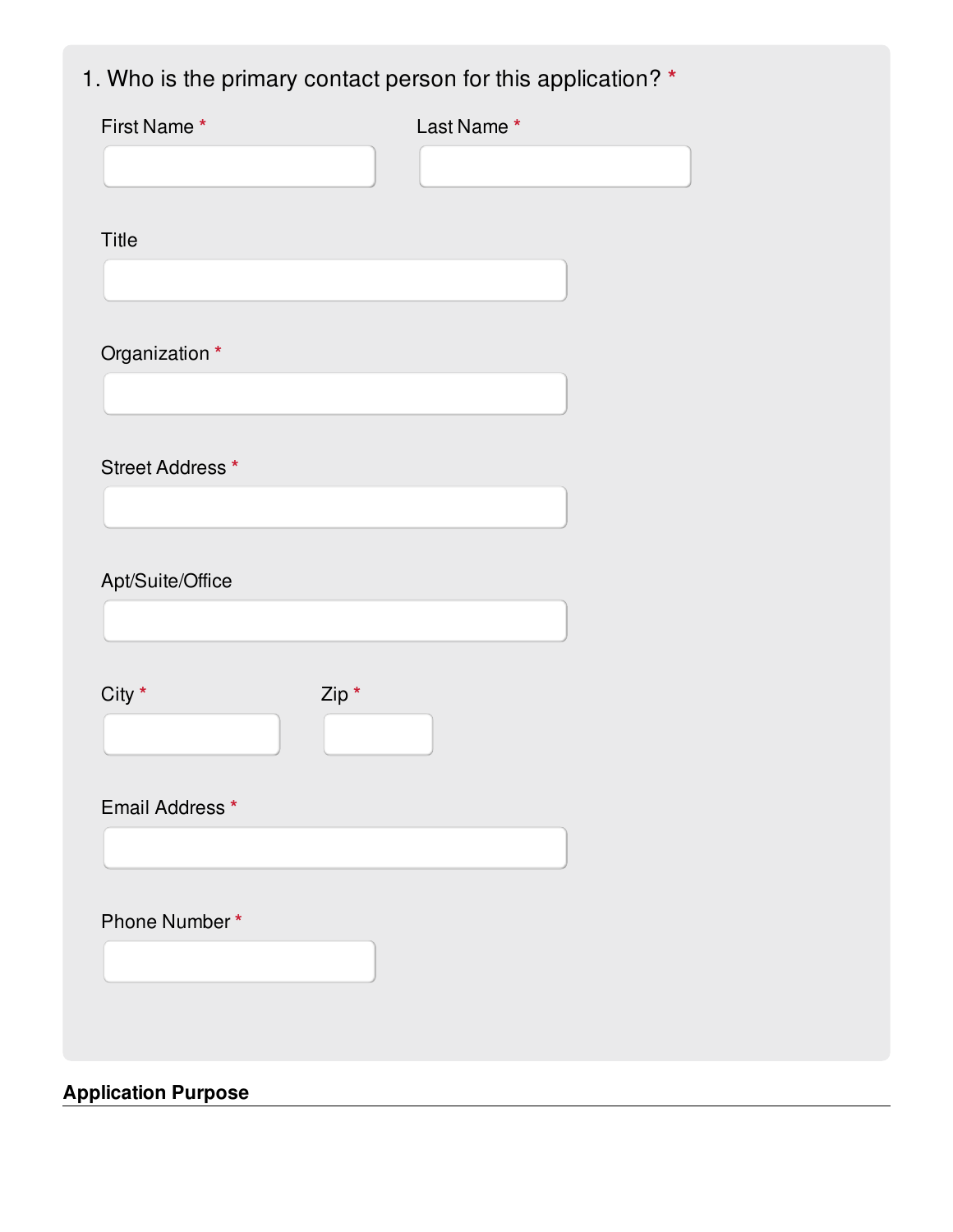2. Is this application part of an effort to start a Safe Routes to School (SRTS) program or to supplement an existing program? **\***

- Start new program
- Supplement existing program

3. Please provide a name or short description of the activities for which you are seeking funding, e.g., *[Your School] Walk to School Day Event* or *[Your School] Bike Rodeo*. **\***

*You will be asked to provide additional detail on the activities below.*

### **Number of Schools Impacted by Proposed Activities**

4. How many schools will be impacted by the activities proposed in this application? **\***

- $O<sub>1</sub>$
- $O<sub>2</sub>$
- <sup>O</sup> 3
- 4 or more schools

5. Please provide the names of the school(s) that will be impacted? **\***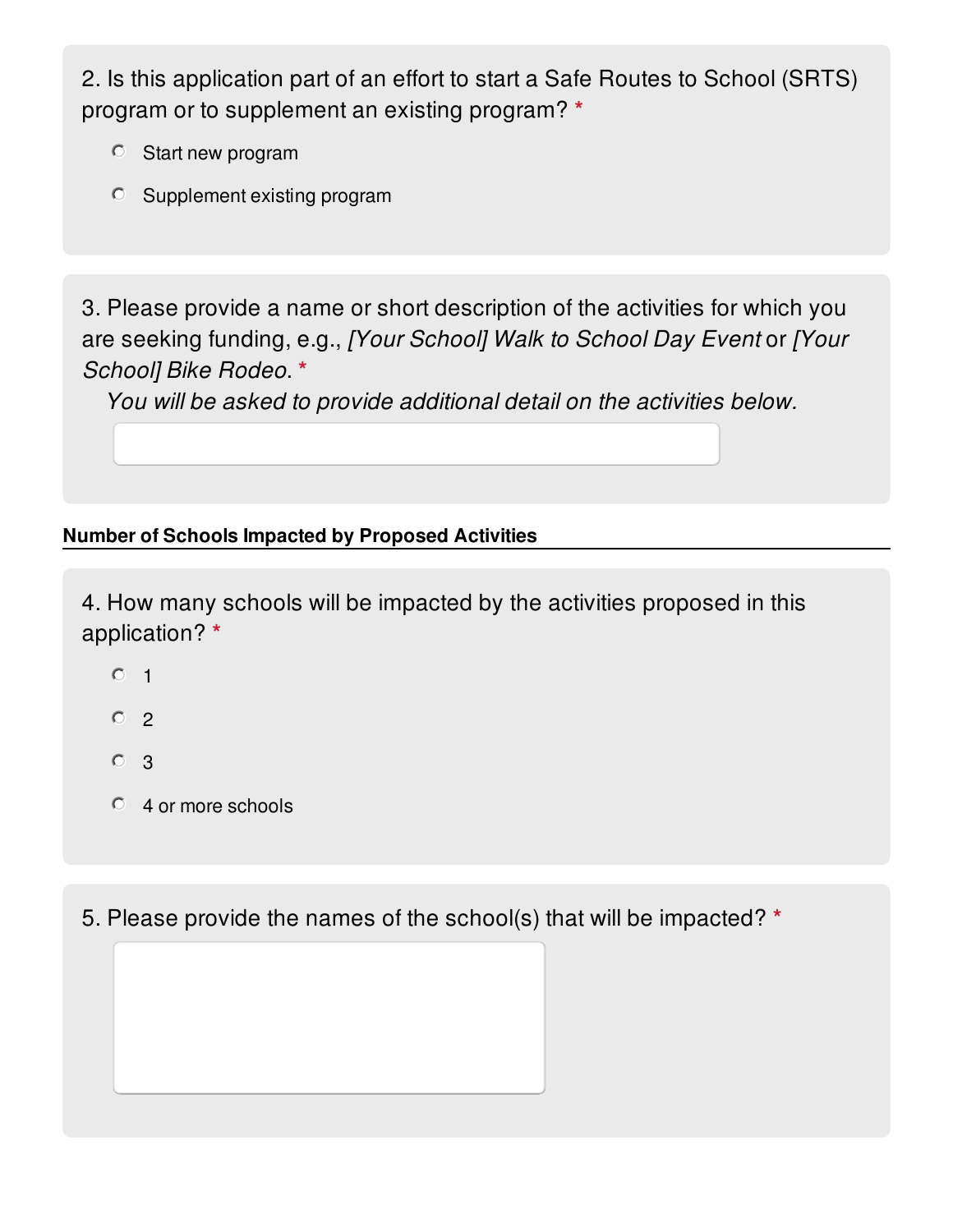6. If one or more of these schools are public schools, please select the school division to which they belong?

I do not see my school division listed below Accomack County Public Schools Albemarle County Public Schools Alexandria Public Schools Alleghany County Public Schools Amelia County Public Schools Amherst County Public Schools Appomattox County Public Schools Arlington County Public Schools Augusta County Public Schools Bath County Public Schools Bedford County Public Schools Bland County Public Schools Botetourt County Public Schools Bristol Public Schools Brunswick County Public Schools Buchanan County Public Schools Buckingham County Public Schools Buena Vista Public Schools Campbell County Public Schools Caroline County Public Schools Carroll County Public Schools Charles City County Public Schools Charlotte County Public Schools Charlottesville Public Schools Chesapeake Public Schools Chesterfield County Public Schools Clarke County Public Schools Colonial Beach Public Schools Colonial Heights Public Schools Covington Public Schools Craig County Public Schools Culpeper County Public Schools Cumberland County Public Schools Danville Public Schools Dickenson County Public Schools Dinwiddie County Public Schools Essex County Public Schools Fairfax County Public Schools Falls Church Public Schools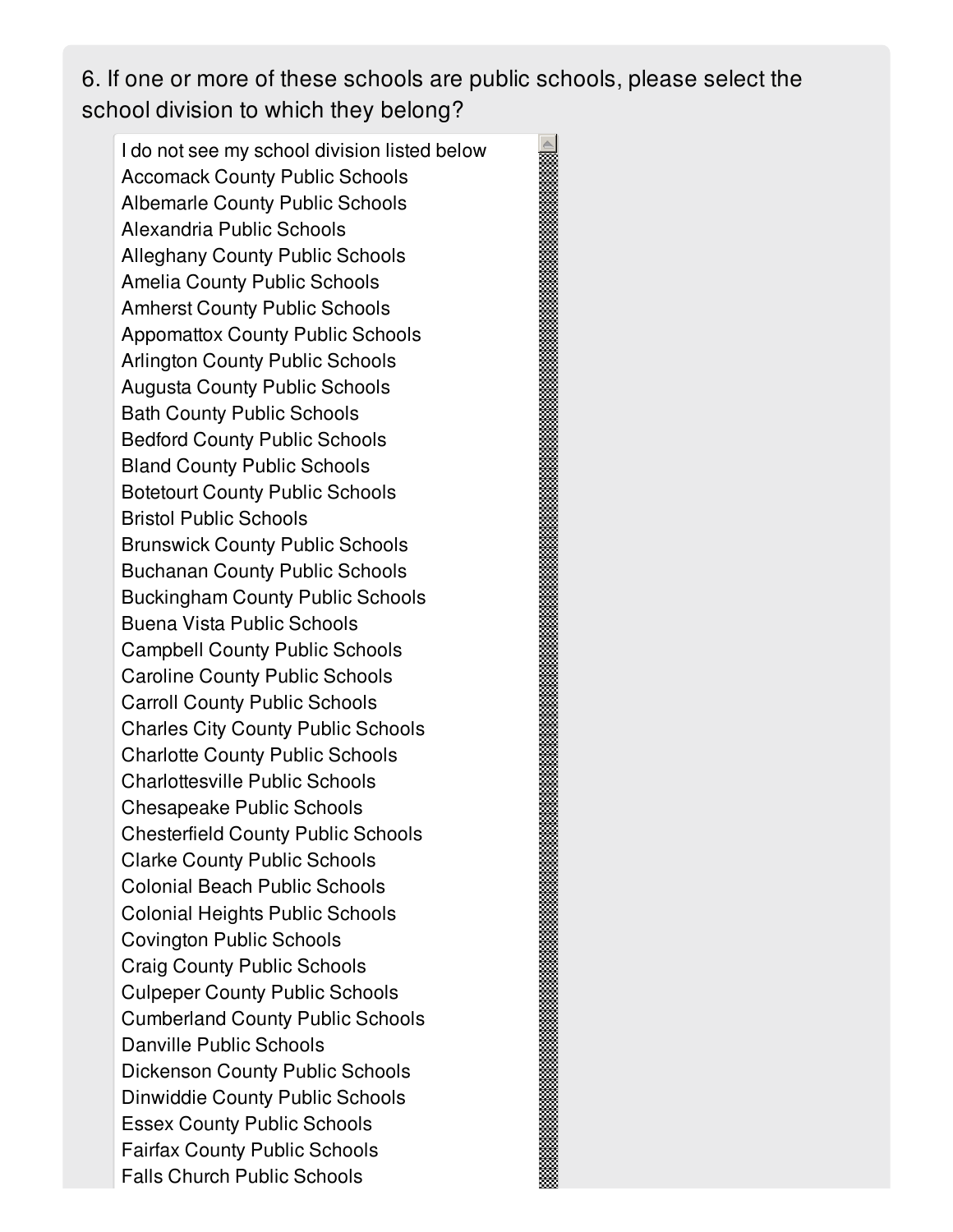Fauquier County Public Schools Floyd County Public Schools Fluvanna County Public Schools Franklin County Public Schools Franklin Public Schools Frederick County Public Schools Fredericksburg Public Schools Galax Public Schools Giles County Public Schools Gloucester County Public Schools Goochland County Public Schools Grayson County Public Schools Greene County Public Schools Greensville County Public Schools Halifax County Public Schools Hampton Public Schools Hanover County Public Schools Harrisonburg Public Schools Henrico County Public Schools Henry County Public Schools Highland County Public Schools Hopewell Public Schools Isle of Wight County Public Schools King and Queen County Public Schools King George County Public Schools King William County Public Schools Lancaster County Public Schools Lee County Public Schools Lexington Public Schools Loudoun County Public Schools Louisa County Public Schools Lunenburg County Public Schools Lynchburg Public Schools Madison County Public Schools Manassas Park Public Schools Manassas Public Schools Martinsville Public Schools Mathews County Public Schools Mecklenburg County Public Schools Middlesex County Public Schools Montgomery County Public Schools Nelson County Public Schools New Kent County Public Schools Newport News Public Schools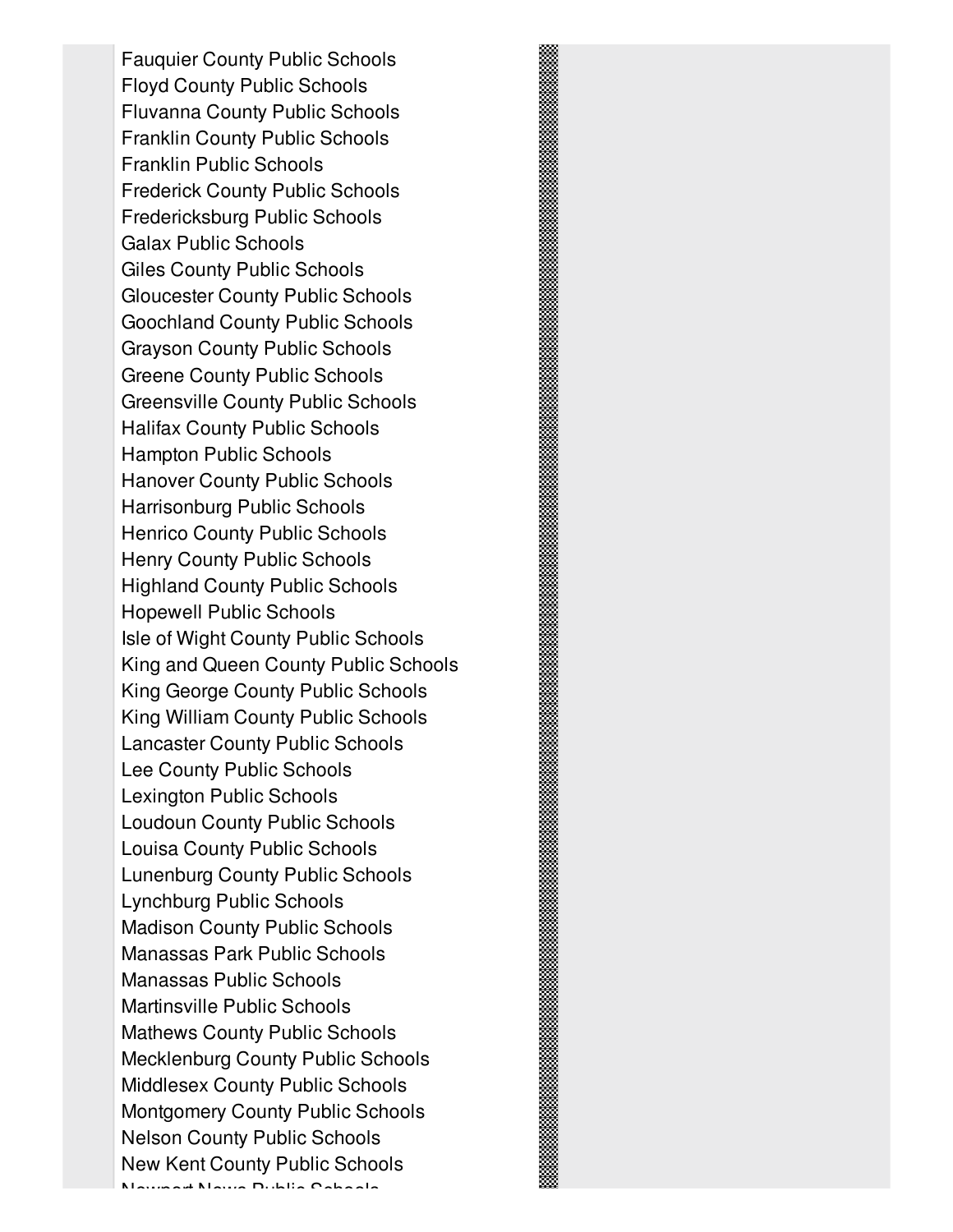Newport News Public Schools Norfolk Public Schools Northampton County Public Schools Northumberland County Public Schools Norton Public Schools Nottoway County Public Schools Orange County Public Schools Page County Public Schools Patrick County Public Schools Petersburg Public Schools Pittsylvania County Public Schools Poquoson Public Schools Portsmouth Public Schools Powhatan County Public Schools Prince Edward County Public Schools Prince George County Public Schools Prince William County Public Schools Pulaski County Public Schools Radford Public Schools Rappahannock County Public Schools Richmond County Public Schools Richmond Public Schools Roanoke County Public Schools Roanoke Public Schools Rockbridge County Public Schools Rockingham County Public Schools Russell County Public Schools Salem Public Schools Scott County Public Schools Shenandoah County Public Schools Smyth County Public Schools Southampton County Public Schools Spotsylvania County Public Schools Stafford County Public Schools Staunton Public Schools Suffolk Public Schools Surry County Public Schools Sussex County Public Schools Tazewell County Public Schools Virginia Beach Public Schools Warren County Public Schools Washington County Public Schools Waynesboro Public Schools West Point Public Schools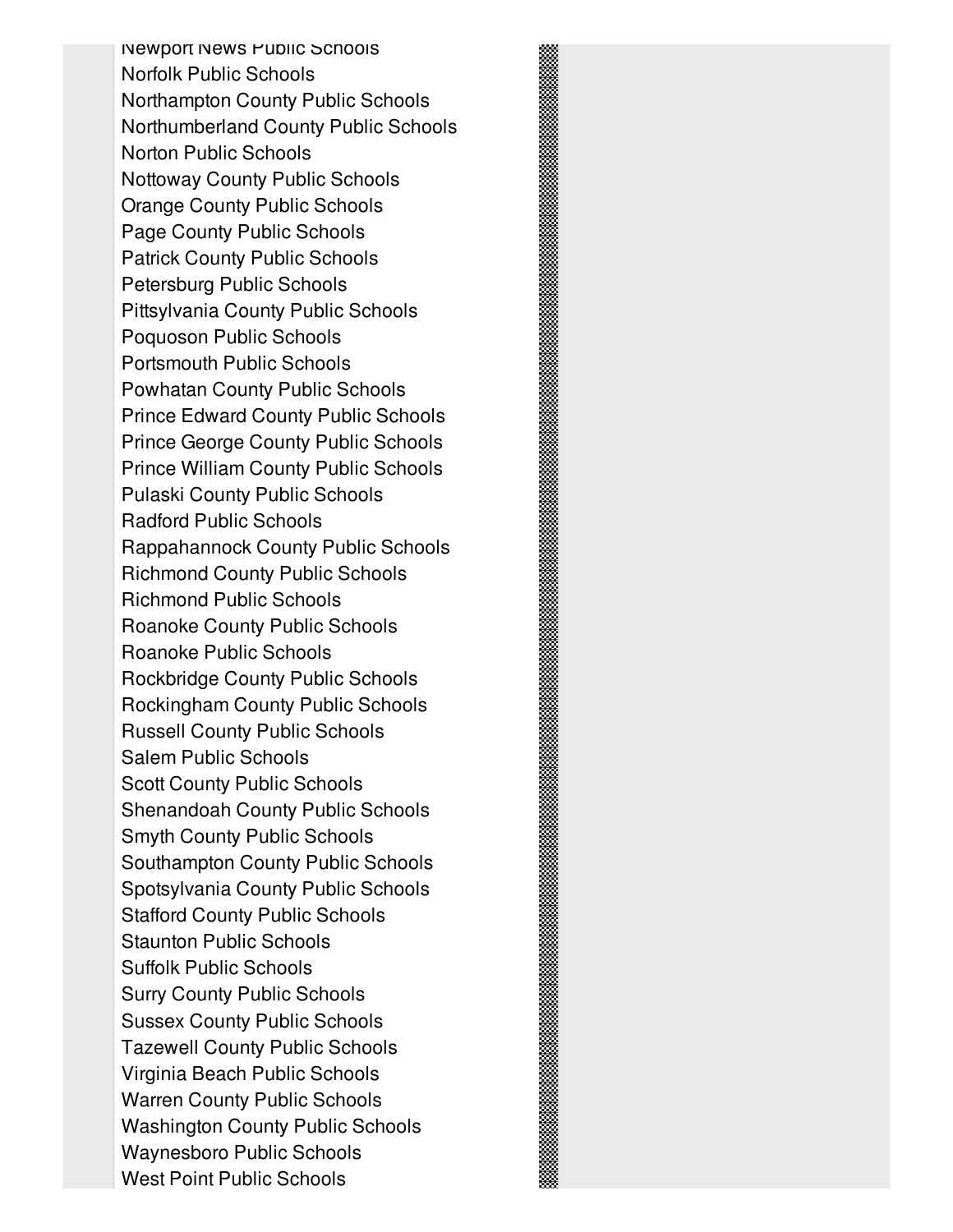Westmoreland County Public Schools Williamsburg-James City County Public Schools Winchester Public Schools Wise County Public Schools Wythe County Public Schools York County Public Schools

7. If you could not find your school division among the response options provided for question 5, please type it in here.

8. Why does it make sense for these schools to collaborate on these activities?

**School Information**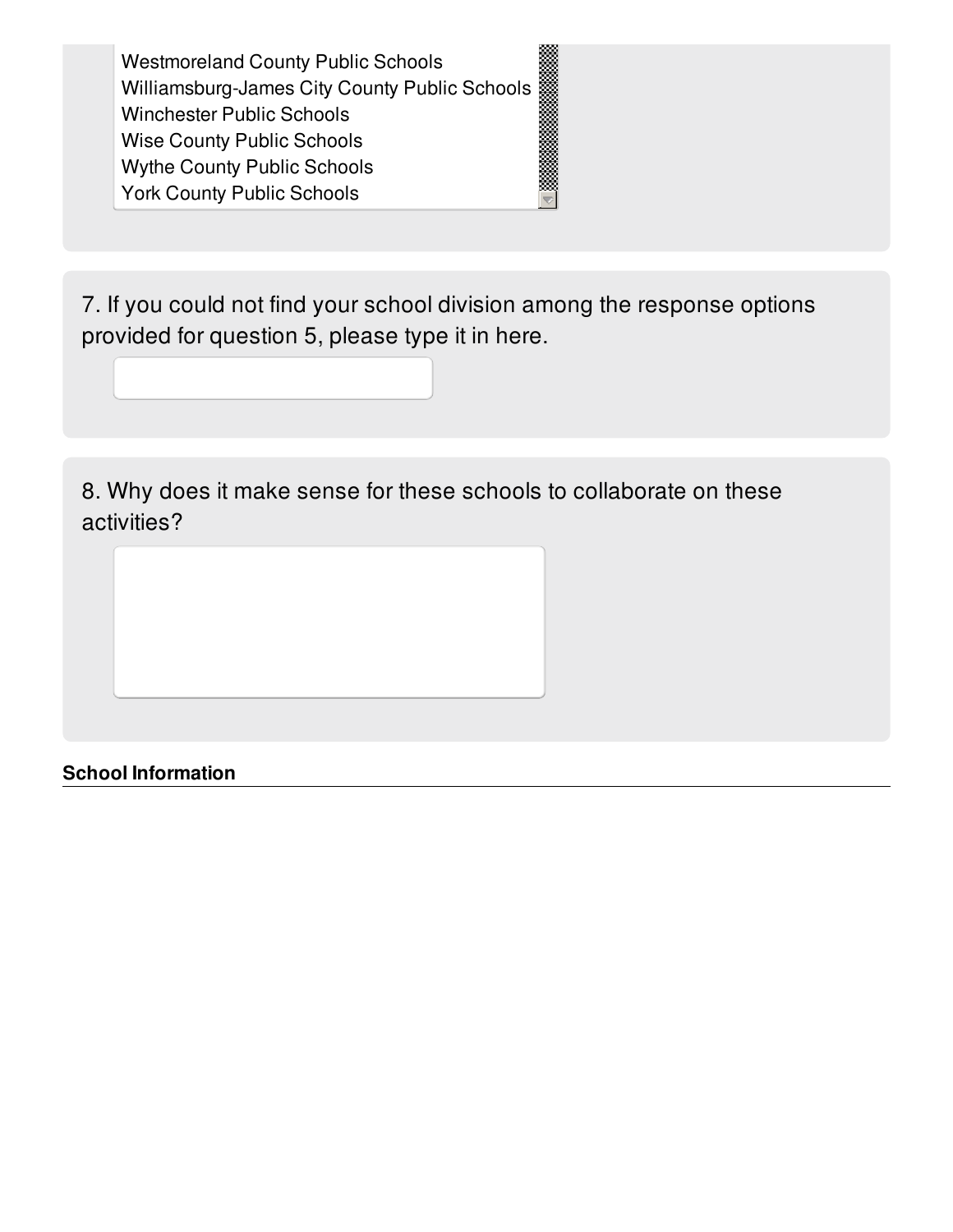# 9. School address **\***

Street Address

| City | Zip |  |
|------|-----|--|
|      |     |  |
|      |     |  |

10. Is this a Title 1 school? **\***

- Yes
- No
- Don't know
- 11. Grades served **\*** *Check all that apply.*

| $\Box K$ | $\Box$ 5 |  |
|----------|----------|--|
| $\Box$ 1 | $\Box$ 6 |  |
| $\Box$ 2 | $\Box$ 7 |  |
| $\Box$ 3 | $\Box$ 8 |  |
| $\Box$ 4 |          |  |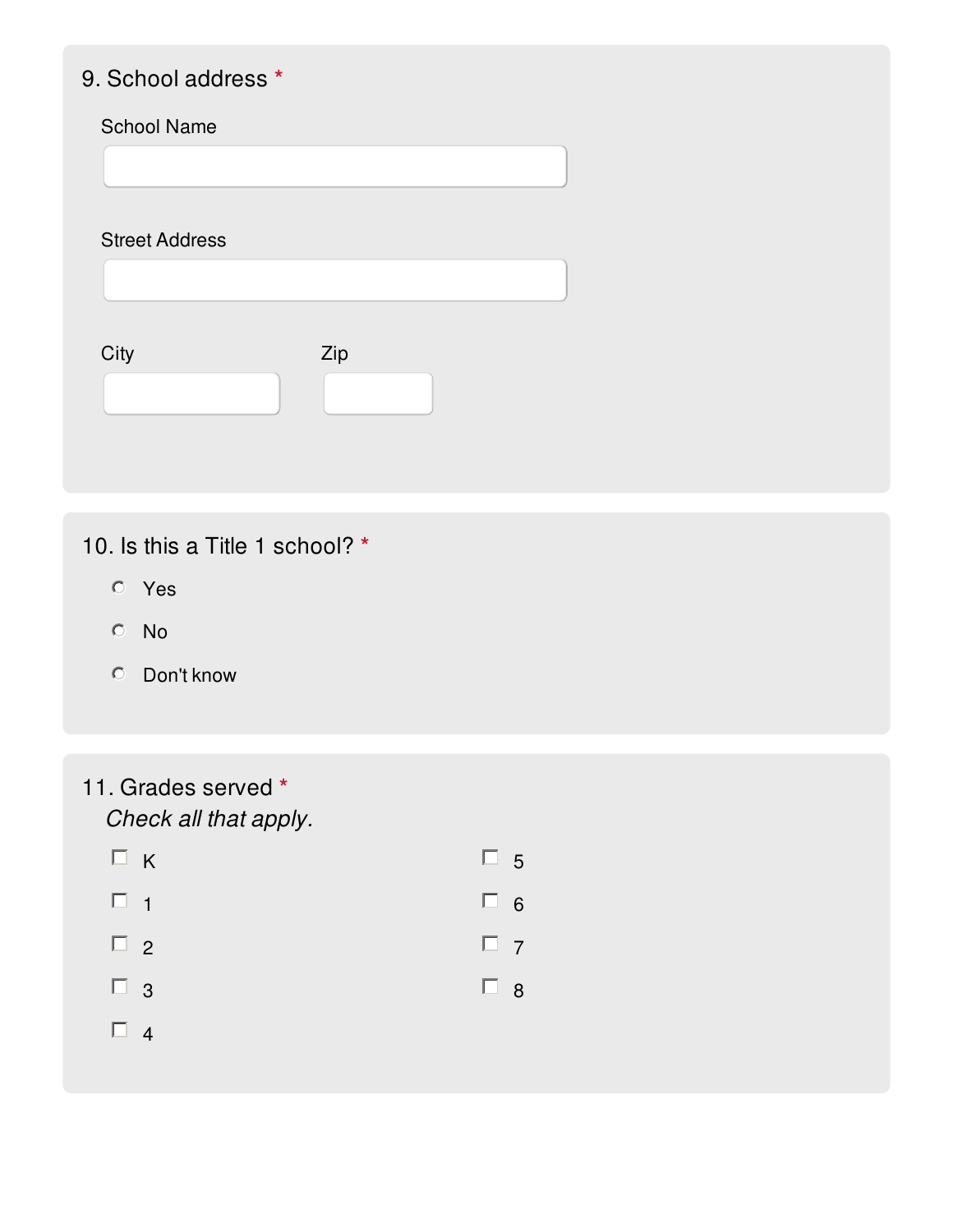12. Approximate number of students enrolled during the current academic year **\***

13. Approximate number students who live within a 2-mile radius of the school

14. Approximate number of students who regularly walk and/or bike to school

| walk to school |  |
|----------------|--|
| bike to school |  |

15. Which of the following does the school provide to promote safe walking and biking?

*Check all that apply*

| Volunteer crossing guards | Parent/volunteer patrol                                                              |
|---------------------------|--------------------------------------------------------------------------------------|
| Police crossing guards    | <b>Bike racks</b>                                                                    |
| Staff supervision         | Separate drop-off locations for                                                      |
| "Walking School Bus"      | vehicles and bus riders                                                              |
| Traffic safety plan       | Separate arrival/dismissal times for<br>pedestrians/bikers and vehicle/bus<br>riders |
|                           | Other                                                                                |
|                           |                                                                                      |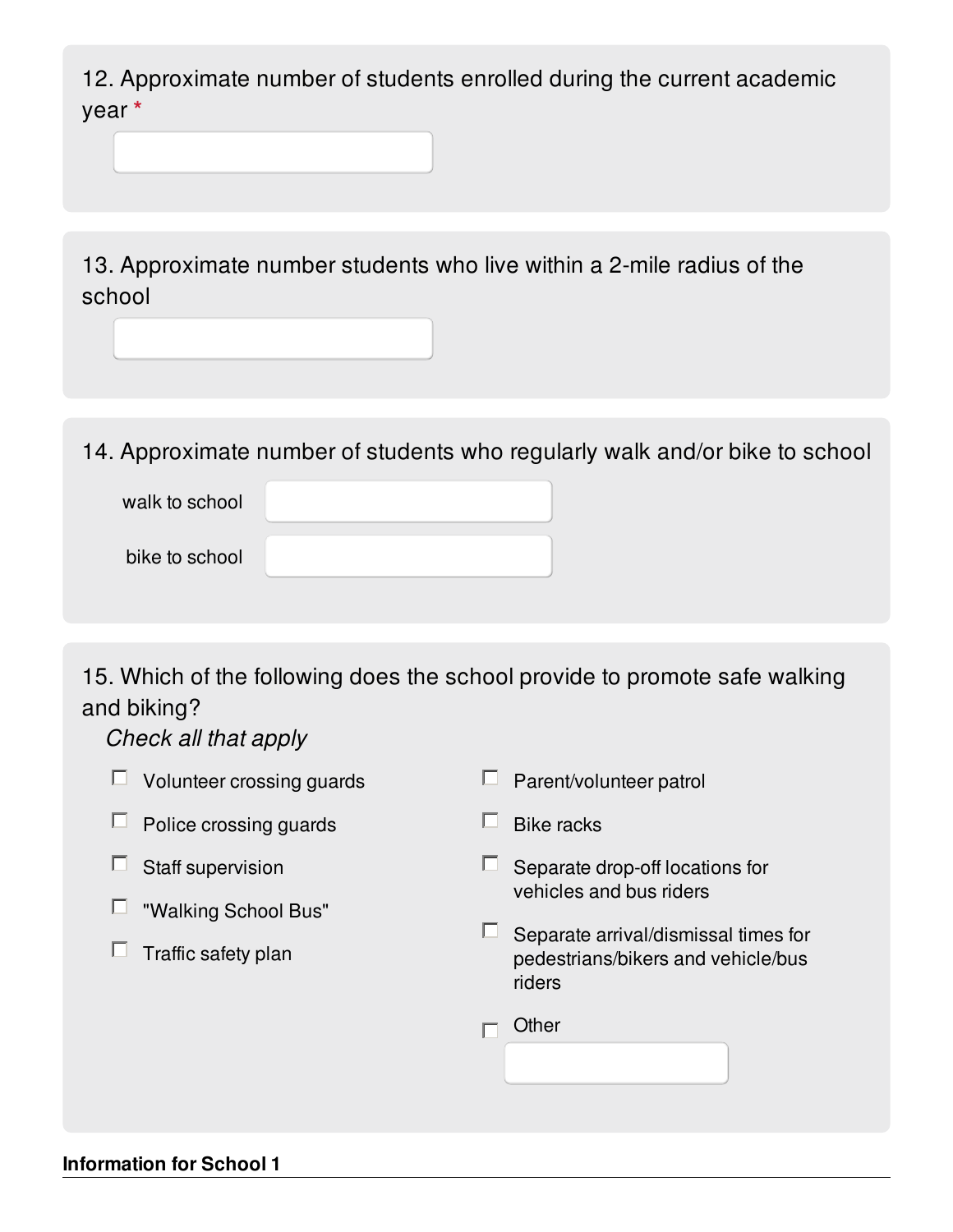### 16. School address **\***

#### School Name

Street Address

| City | Zip |  |
|------|-----|--|
|      |     |  |

## 17. Is this a Title 1 school? **\***

- Yes
- No
- Don't know
- 18. Grades served **\***

*Check all that apply.*

|          | $\Box K$ | $\Box$ 5 |  |
|----------|----------|----------|--|
| $\Box$ 1 |          | $\Box$ 6 |  |
| $\Box$ 2 |          | $\Box$ 7 |  |
| $\Box$ 3 |          | $\Box$ 8 |  |
| $\Box$ 4 |          |          |  |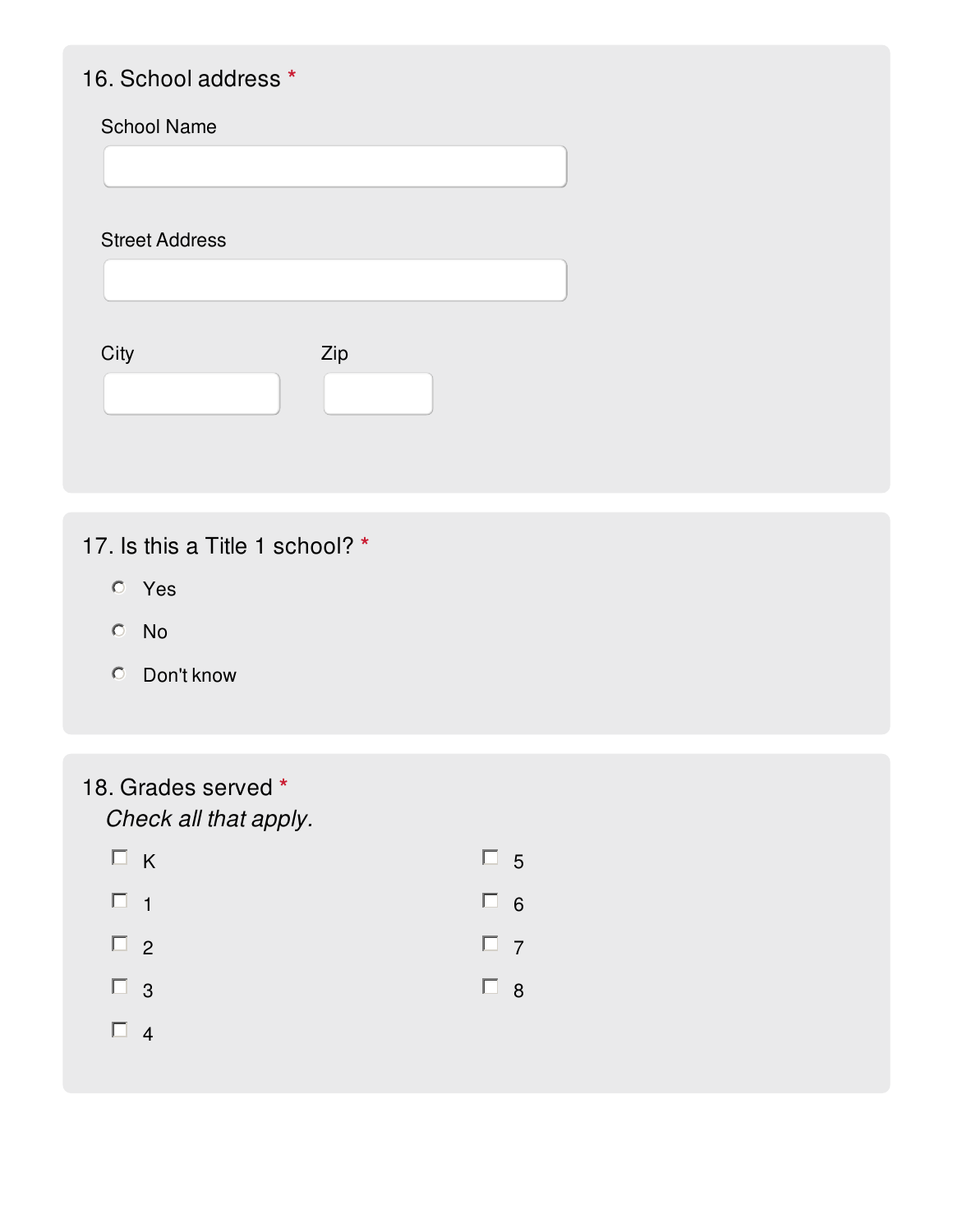19. Approximate number of students enrolled during the current academic year **\***

20. Approximate number students who live within a 2-mile radius of the school

21. Approximate number of students who regularly walk and/or bike to school

| walk to school |  |
|----------------|--|
| bike to school |  |

22. Which of the following does the school provide to promote safe walking and biking?

*Check all that apply*

| Volunteer crossing guards | Parent/volunteer patrol                                                              |
|---------------------------|--------------------------------------------------------------------------------------|
| Police crossing guards    | <b>Bike racks</b>                                                                    |
| Staff supervision         | Separate drop-off locations for                                                      |
| "Walking School Bus"      | vehicles and bus riders                                                              |
| Traffic safety plan       | Separate arrival/dismissal times for<br>pedestrians/bikers and vehicle/bus<br>riders |
|                           | Other                                                                                |
|                           |                                                                                      |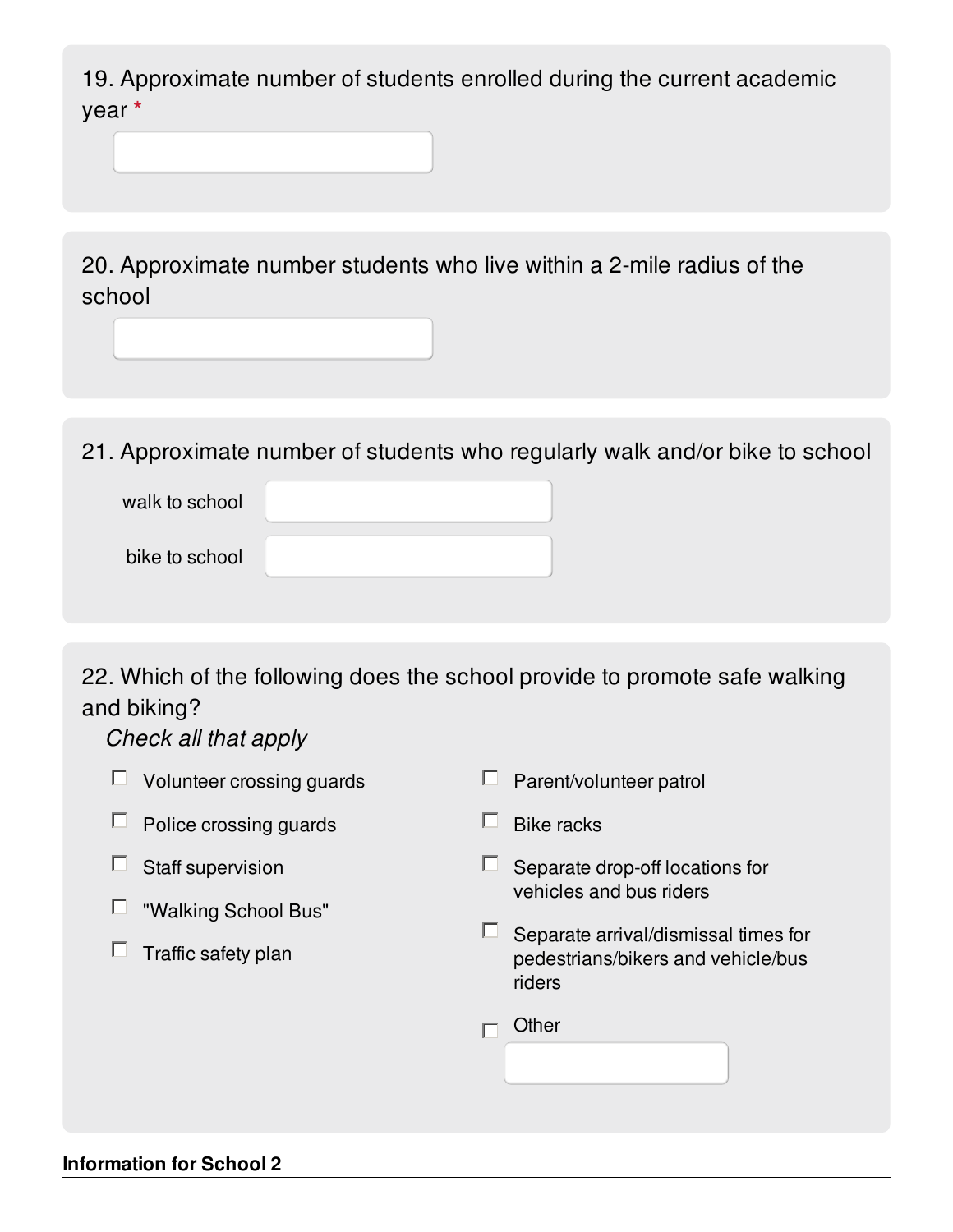### 23. School address **\***

#### School Name

Street Address

| City | Zip |  |
|------|-----|--|
|      |     |  |

## 24. Is this a Title 1 school? **\***

- Yes
- No
- Don't know

# 25. Grades served **\***

*Check all that apply.*

| $\Box$ K | $\Box$ 5 |  |
|----------|----------|--|
| $\Box$ 1 | $\Box$ 6 |  |
| $\Box$ 2 | $\Box$ 7 |  |
| $\Box$ 3 | $\Box$ 8 |  |
| $\Box$ 4 |          |  |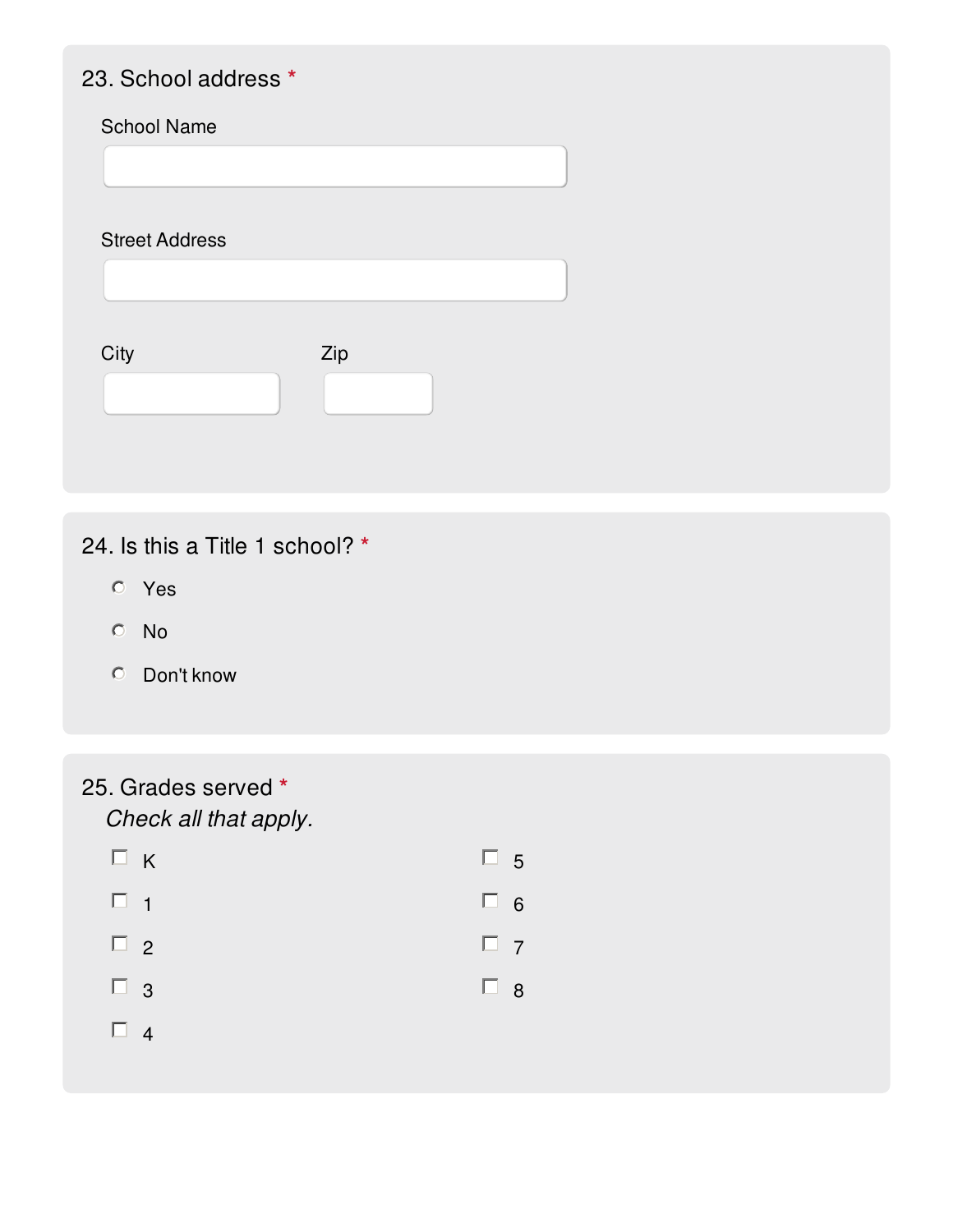26. Approximate number of students enrolled during the current academic year **\***

27. Approximate number students who live within a 2-mile radius of the school

28. Approximate number of students who regularly walk and/or bike to school

| walk to school |  |
|----------------|--|
| bike to school |  |

29. Which of the following does the school provide to promote safe walking and biking?

*Check all that apply*

| Volunteer crossing guards | Parent/volunteer patrol                                                              |
|---------------------------|--------------------------------------------------------------------------------------|
| Police crossing guards    | <b>Bike racks</b>                                                                    |
| Staff supervision         | Separate drop-off locations for                                                      |
| "Walking School Bus"      | vehicles and bus riders                                                              |
| Traffic safety plan       | Separate arrival/dismissal times for<br>pedestrians/bikers and vehicle/bus<br>riders |
|                           | Other                                                                                |
|                           |                                                                                      |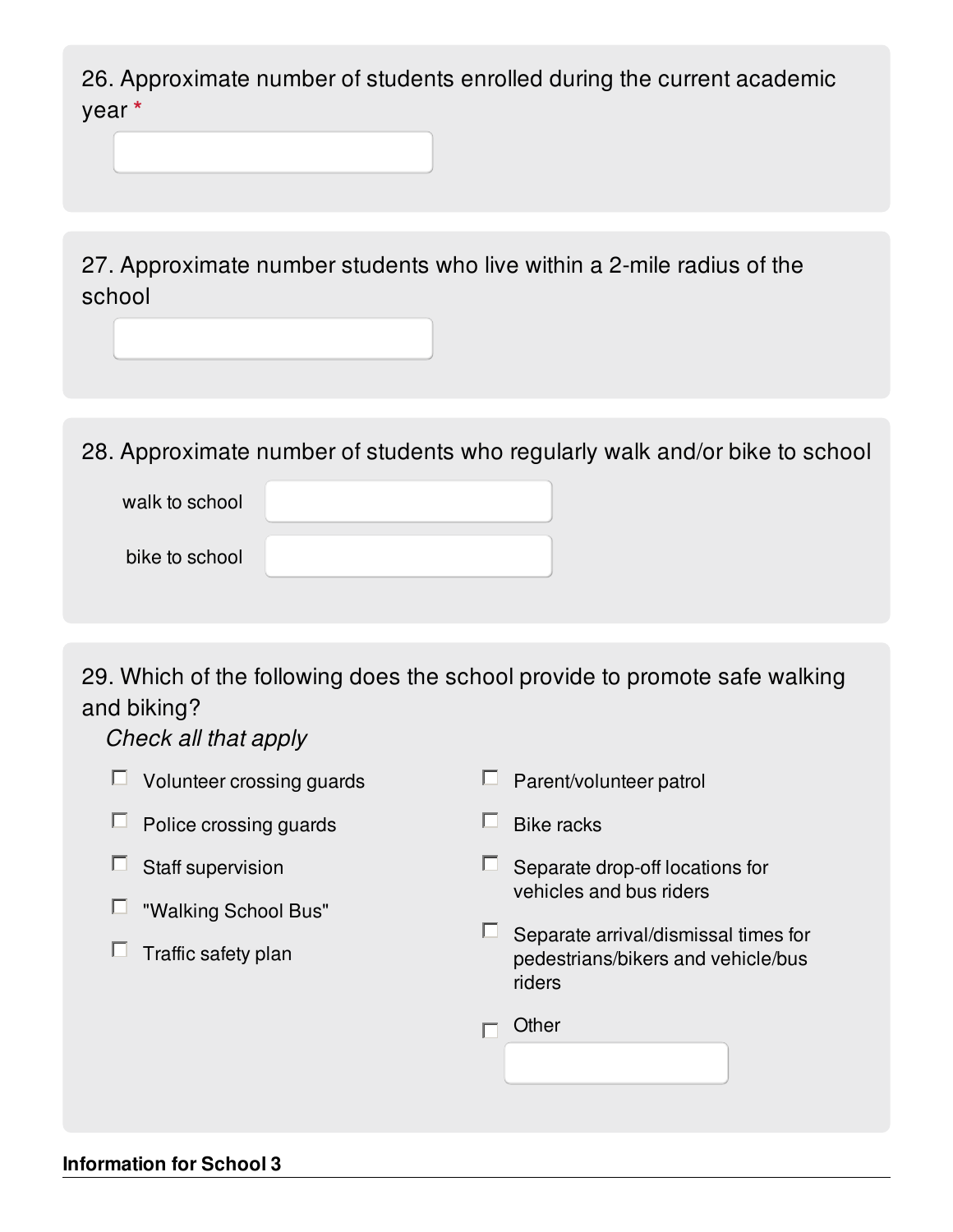### 30. School address **\***

#### School Name

Street Address

| City | Zip |  |
|------|-----|--|
|      |     |  |

## 31. Is this a Title 1 school? **\***

- Yes
- No
- Don't know

# 32. Grades served **\***

*Check all that apply.*

|          | $\Box K$ | $\Box$ 5 |  |
|----------|----------|----------|--|
| $\Box$ 1 |          | $\Box$ 6 |  |
| $\Box$ 2 |          | $\Box$ 7 |  |
| $\Box$ 3 |          | $\Box$ 8 |  |
| $\Box$ 4 |          |          |  |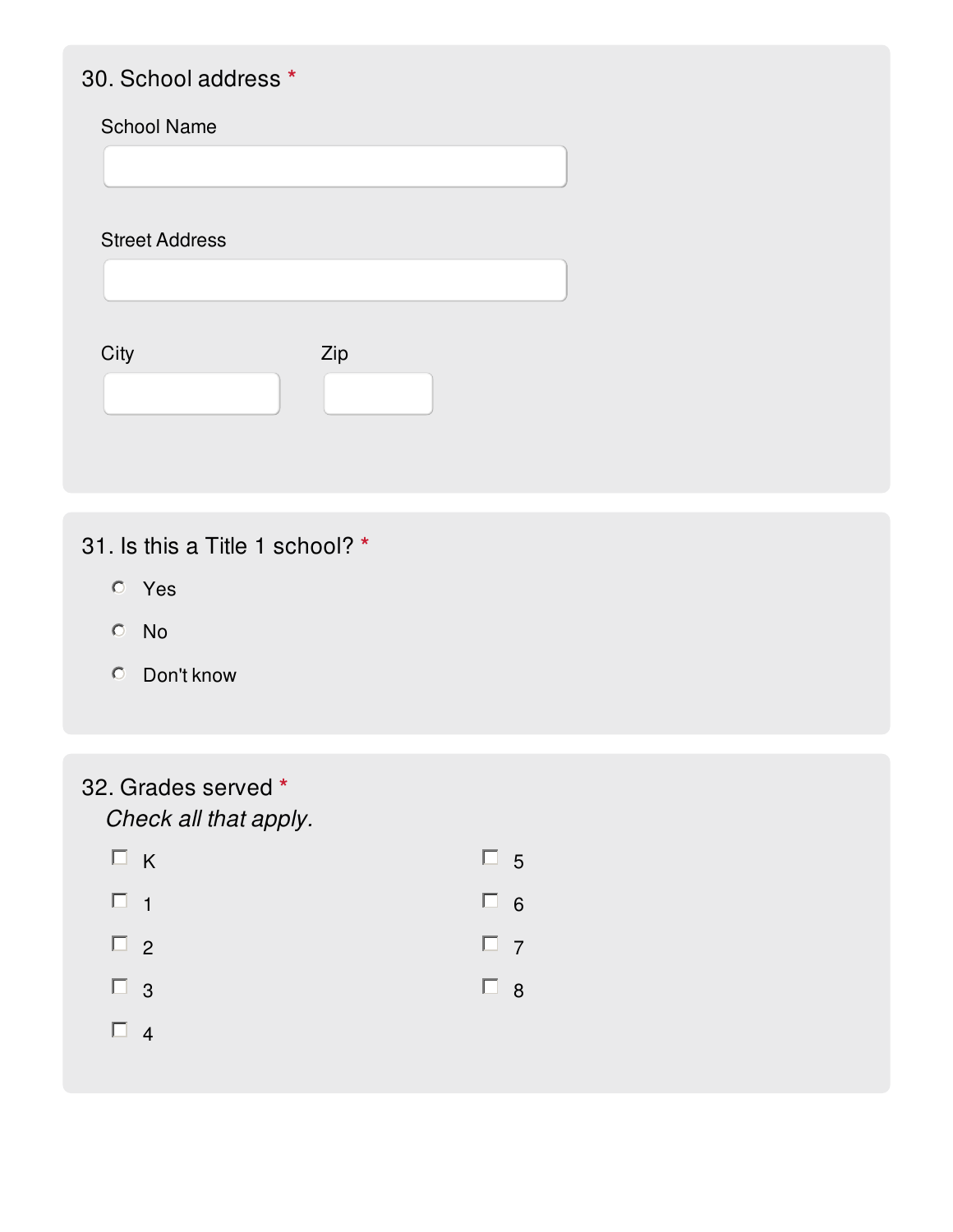33. Approximate number of students enrolled during the current academic year **\***

34. Approximate number students who live within a 2-mile radius of the school

35. Approximate number of students who regularly walk and/or bike to school

| walk to school |  |
|----------------|--|
| bike to school |  |

36. Which of the following does the school provide to promote safe walking and biking?

*Check all that apply*

| Volunteer crossing guards | Parent/volunteer patrol                                                              |
|---------------------------|--------------------------------------------------------------------------------------|
| Police crossing guards    | <b>Bike racks</b>                                                                    |
| Staff supervision         | Separate drop-off locations for                                                      |
| "Walking School Bus"      | vehicles and bus riders                                                              |
| Traffic safety plan       | Separate arrival/dismissal times for<br>pedestrians/bikers and vehicle/bus<br>riders |
|                           | Other                                                                                |
|                           |                                                                                      |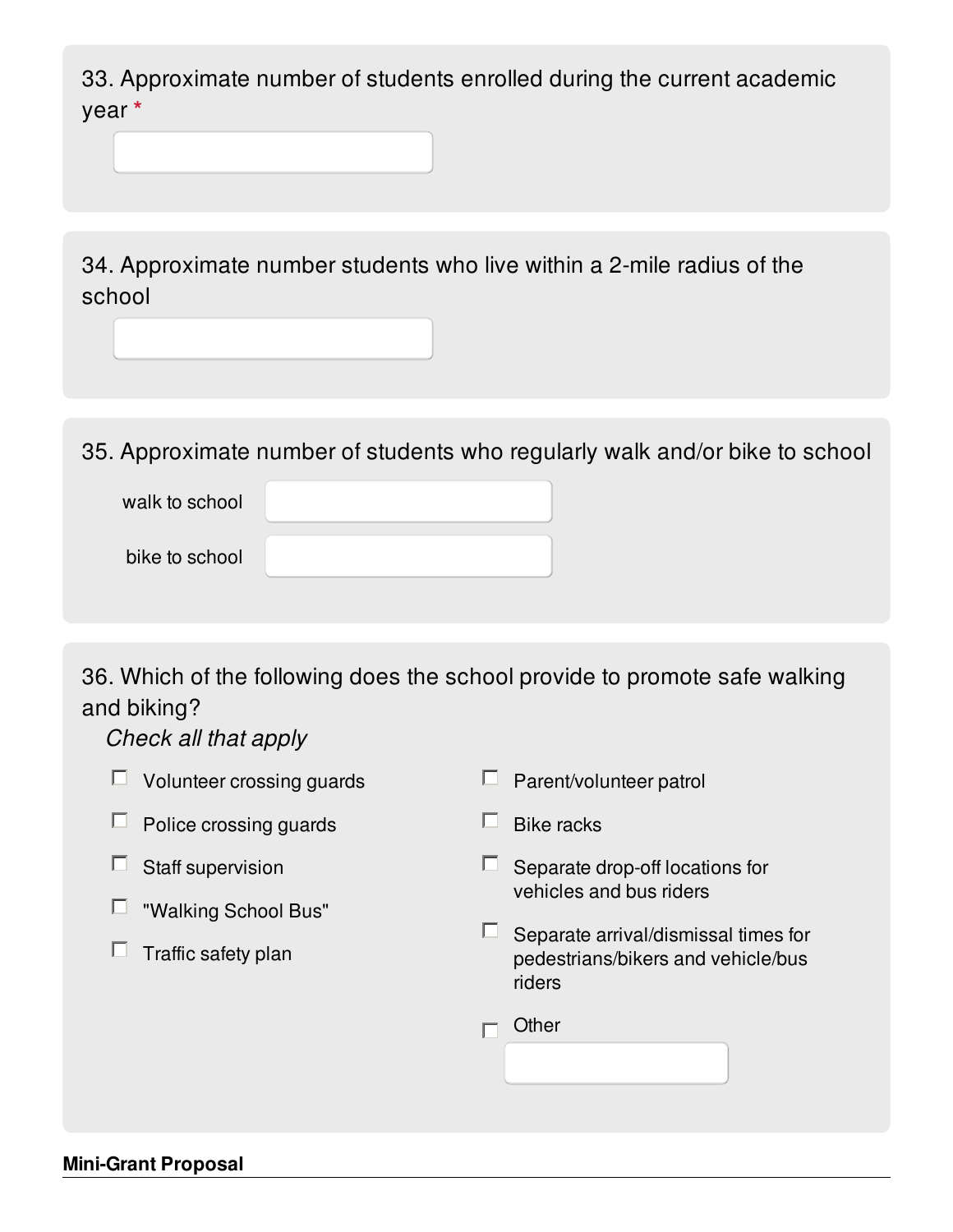37. Please describe the scope of the activities that the mini-grant will fund. **\*** *250 words or less*

38. When will the activities take place? Please be as specific as possible. **\*** *Activities must occur within 3 months of grant approval.*

39. How will these activities encourage walking or bicycling to school, or make walking and bicycling to school safer? **\***

*100 words or less*

40. What is the approximate number of students who will benefit from these activities? **\***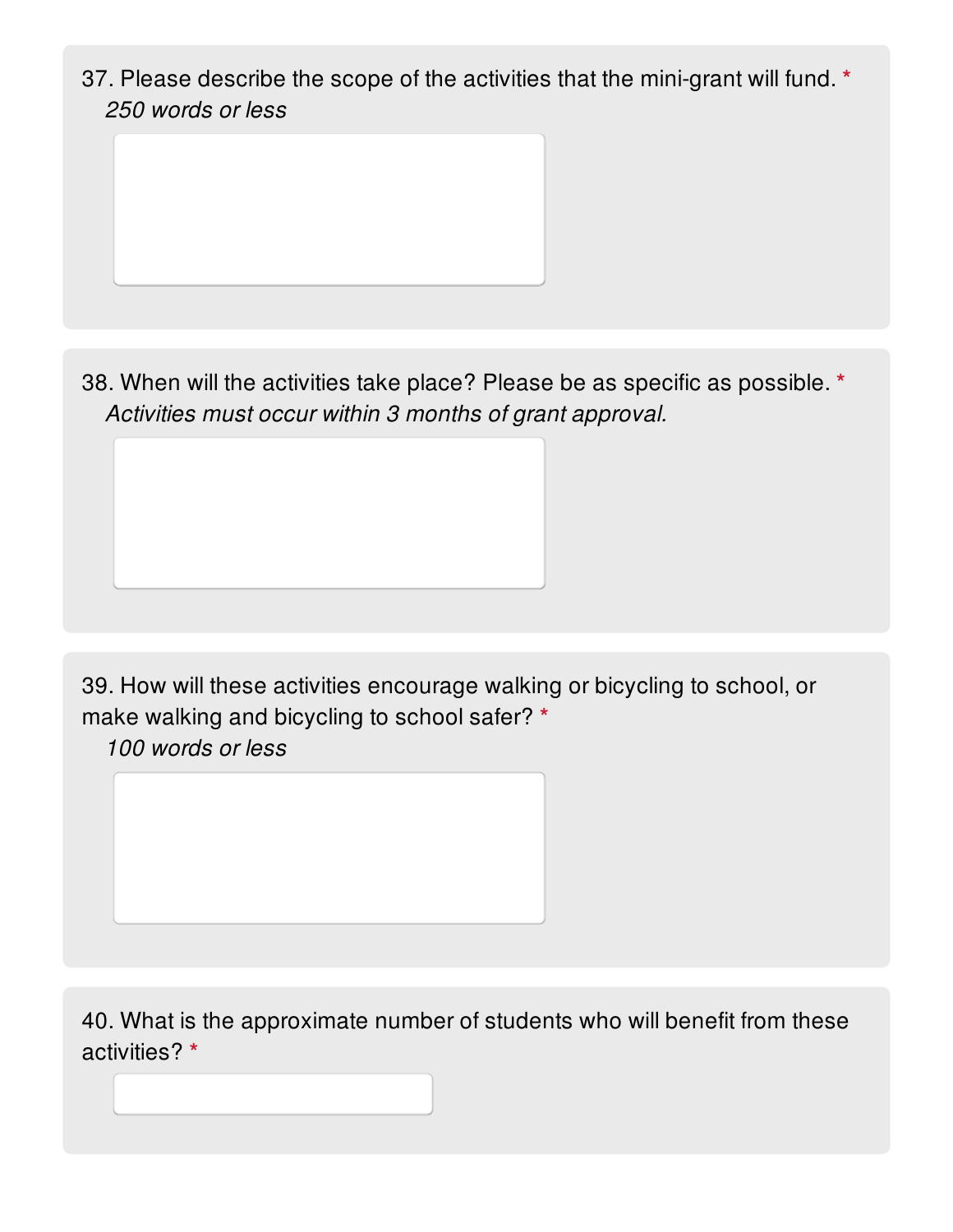41. Will your activities allow for participation by students with disabilities? If yes, please describe.

*100 words or less*

42. The program aims to create sustainable local SRTS programs, and supports projects and programs that enable and encourage walking and bicycling to and from school. What do you expect your next steps to be after these activities are implemented?

*100 words or less*

43. A sustainable SRTS program requires support within the school and in the larger community. What are your plans to promote your receipt of the grant and associated activities to your students, parents, and others in the community?

*100 words or less*

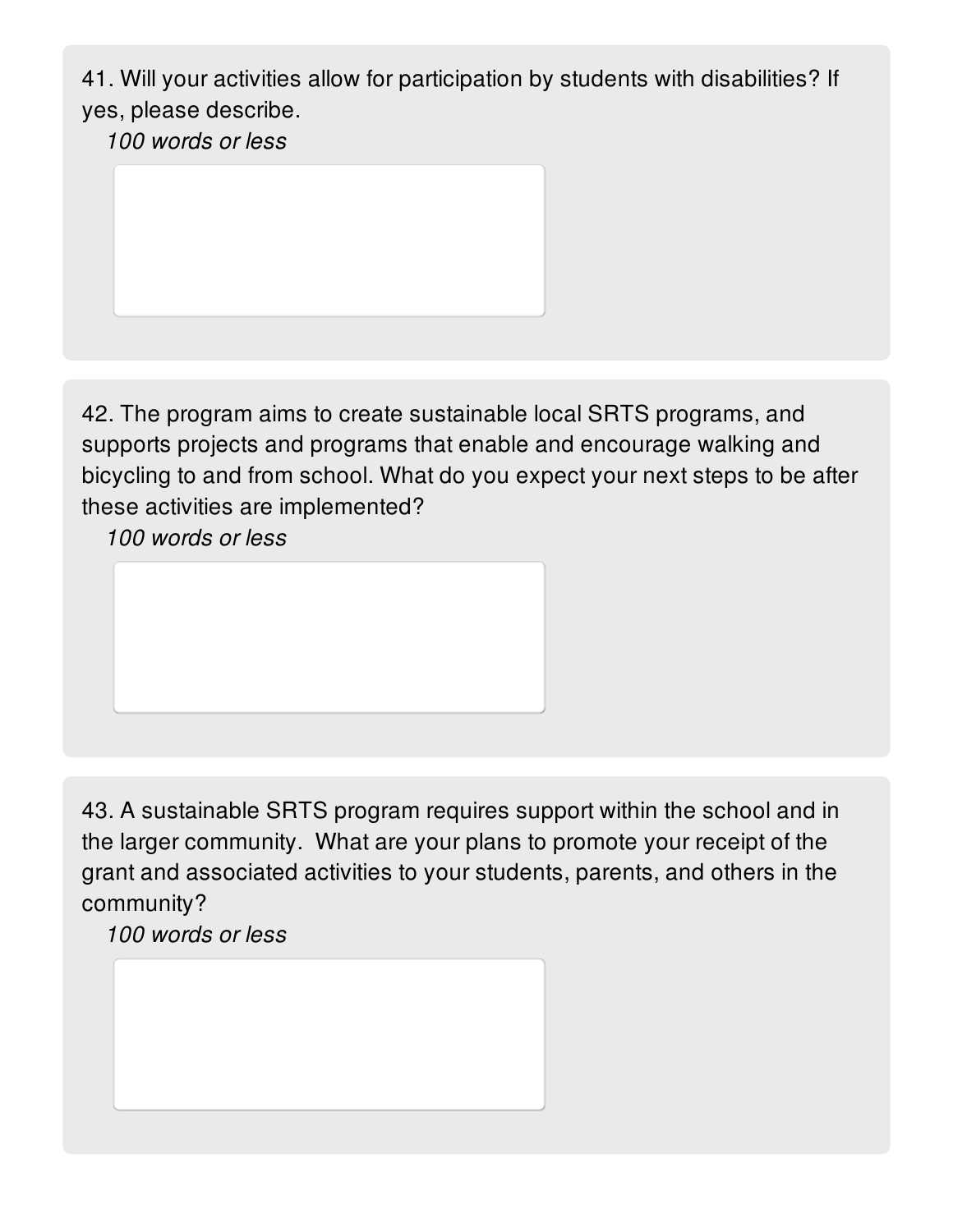44. What items will you purchase with this \$1,000 grant? **\***

*The budget below should total to \$1,000 or more. Note, however, that the maximum amount available through a QuickStart mini-grant is \$1,000.*

|    | Item Description | $\#$ of<br>Units | Cost |
|----|------------------|------------------|------|
| 1. |                  |                  |      |
| 2. |                  |                  |      |
| 3. |                  |                  |      |
| 4. |                  |                  |      |
| 5. |                  |                  |      |
| 6. |                  |                  |      |
| 7. |                  |                  |      |
| 8. |                  |                  |      |
| 9. |                  |                  |      |
|    |                  |                  |      |

45. What is the total cost of the items listed above? *Total cost should be \$1,000 or more.*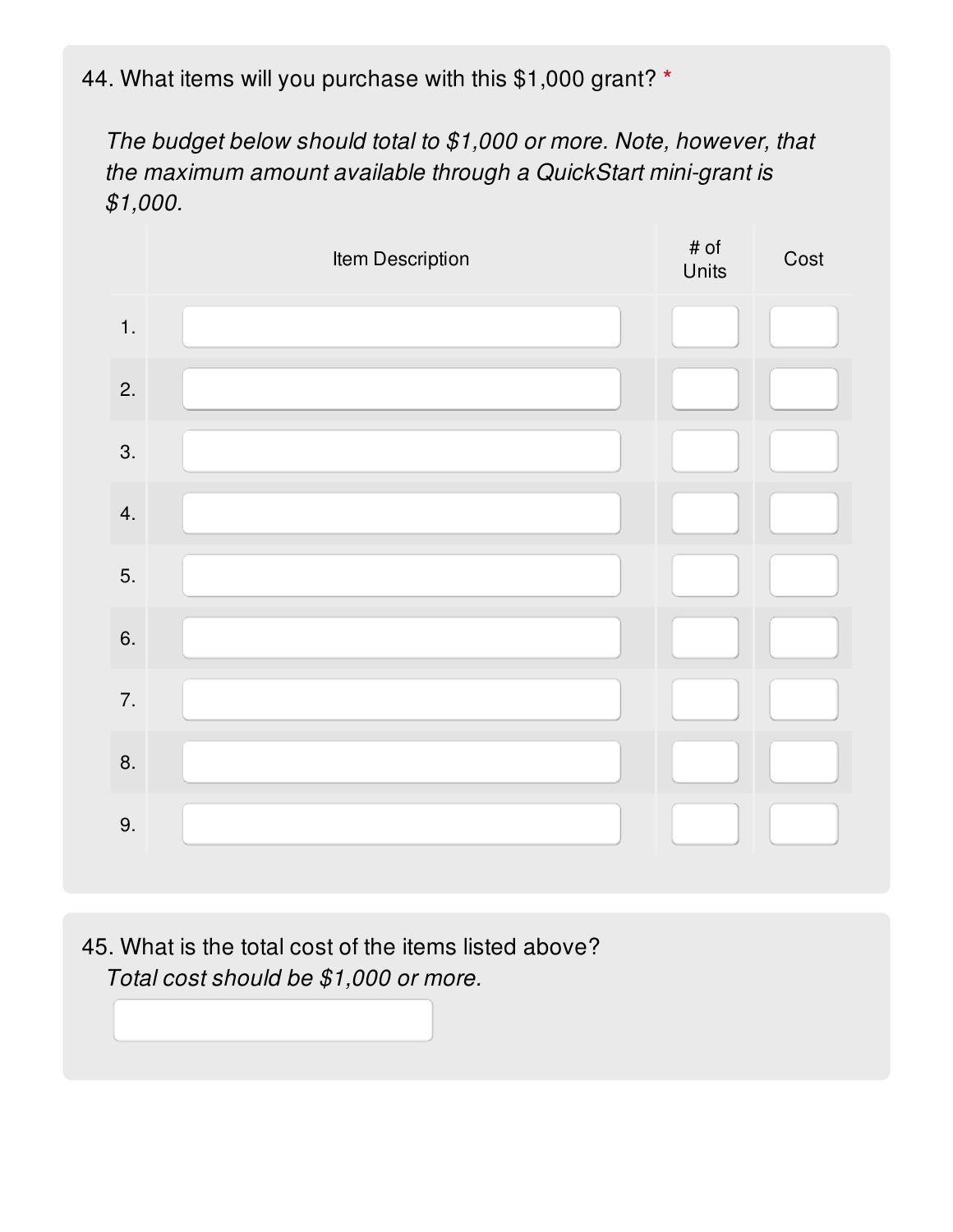46. If your estimated budget exceeds the \$1,000 provided through this grant, please explain how you plan to cover the additional cost.

*100 words or less*



47. Please explain how the items listed above will be used as part of the proposed activities?

*100 words or less*

48. Please explain whether the items listed above will retained by the school or distributed to students? If retained by the school, please describe how the items will be stored. If distributed to students, please describe the rationale for distribution. (Note: Items funded by QuickStart Mini-grants cannot be distributed as contest or lottery prizes.)

*100 words or less*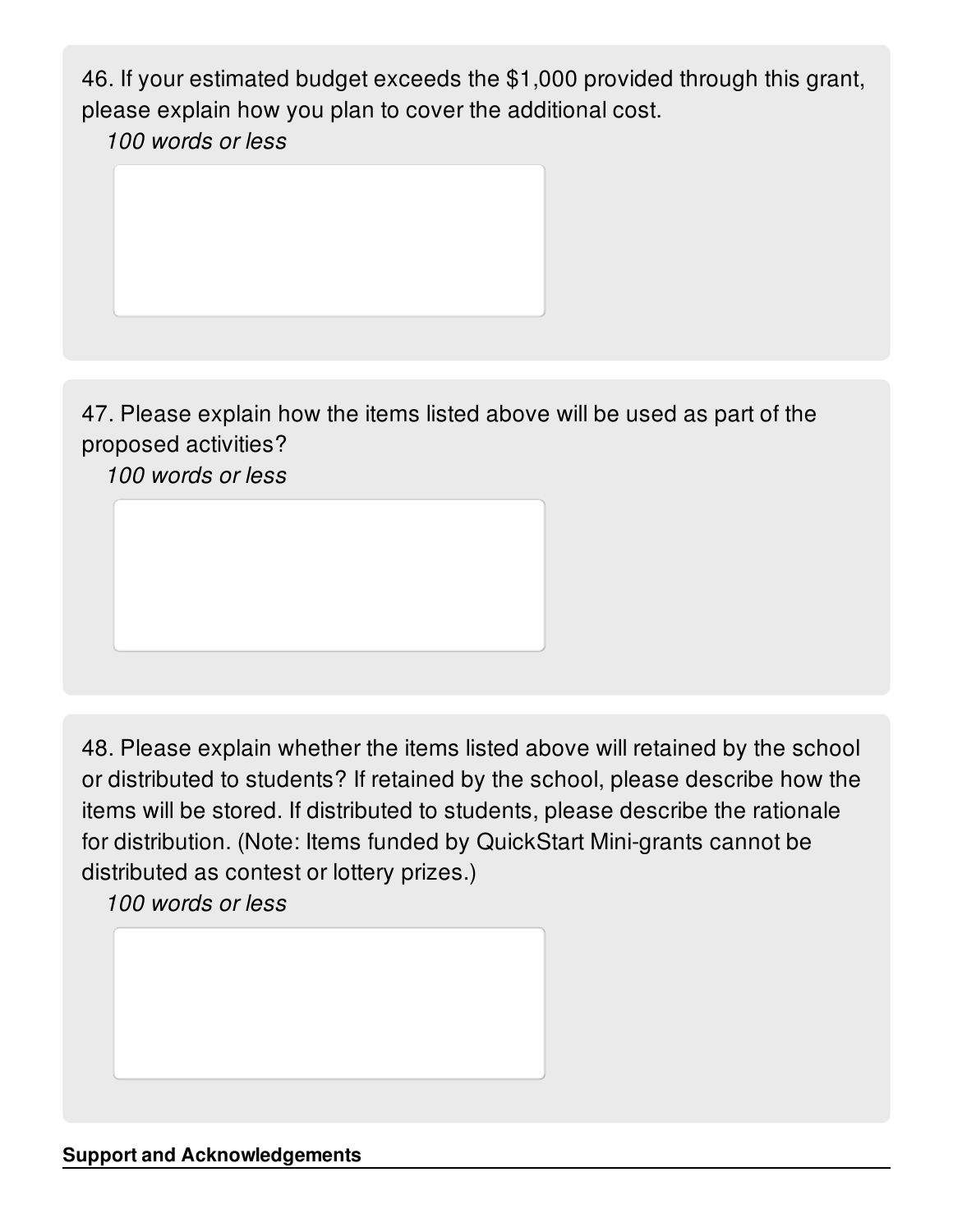### 49. Acknowledgement **\***

 $\Box$  I understand that \$500 will be provided up front to support implementation of the activities described in this application and that reimbursement will be provided for the remaining \$500 after submittal of a short final report on the mini-grant activities once they are completed.

### 50. Acknowledgement **\***

 $\Box$  I hereby confirm that I have received verbal or written support from the principals of each school covered by this application and understand that, should a grant be offered, I will be required to obtain the signature of a school administrator who has approved the submitted mini-grant activities.

51. (Optional) Please upload letters of support for this application from school administrators and others that you wish to be considered as part our application review.

*If you experience difficulties while trying to upload the letter of support, please send it to [info@virginiasrts.org](mailto:info@virginiasrts.org). Please include the name of the contact person for the application, so that we can link the letter to the application.*

Browse...